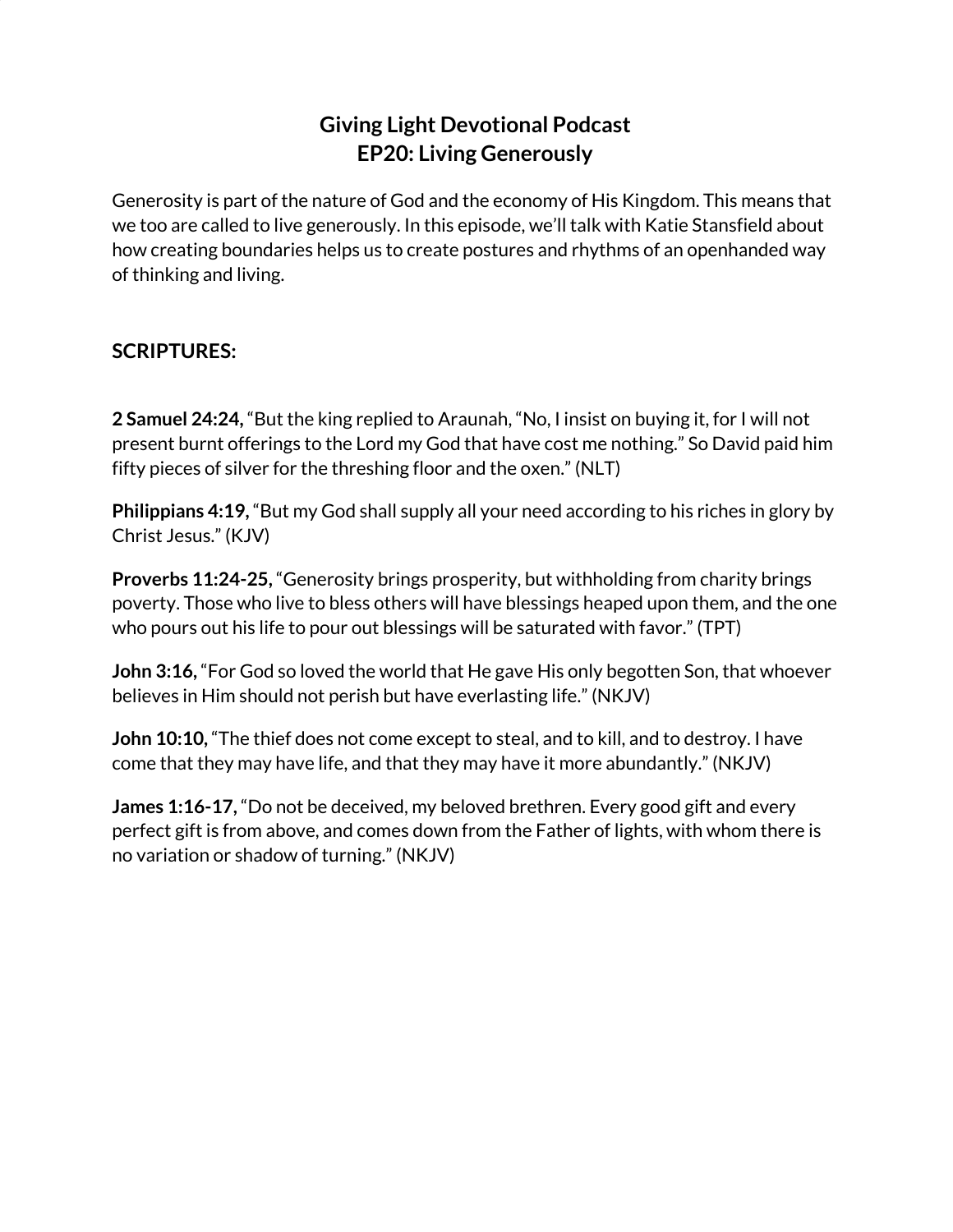## **QUESTIONS:**

1. What do boundaries allow you to do? 2. Why are boundaries necessary if you are going to live generously? 3. If you are going to live generously you need to stay connected to the source of life. Explain why that is. 4. What are the basics for creating boundaries?